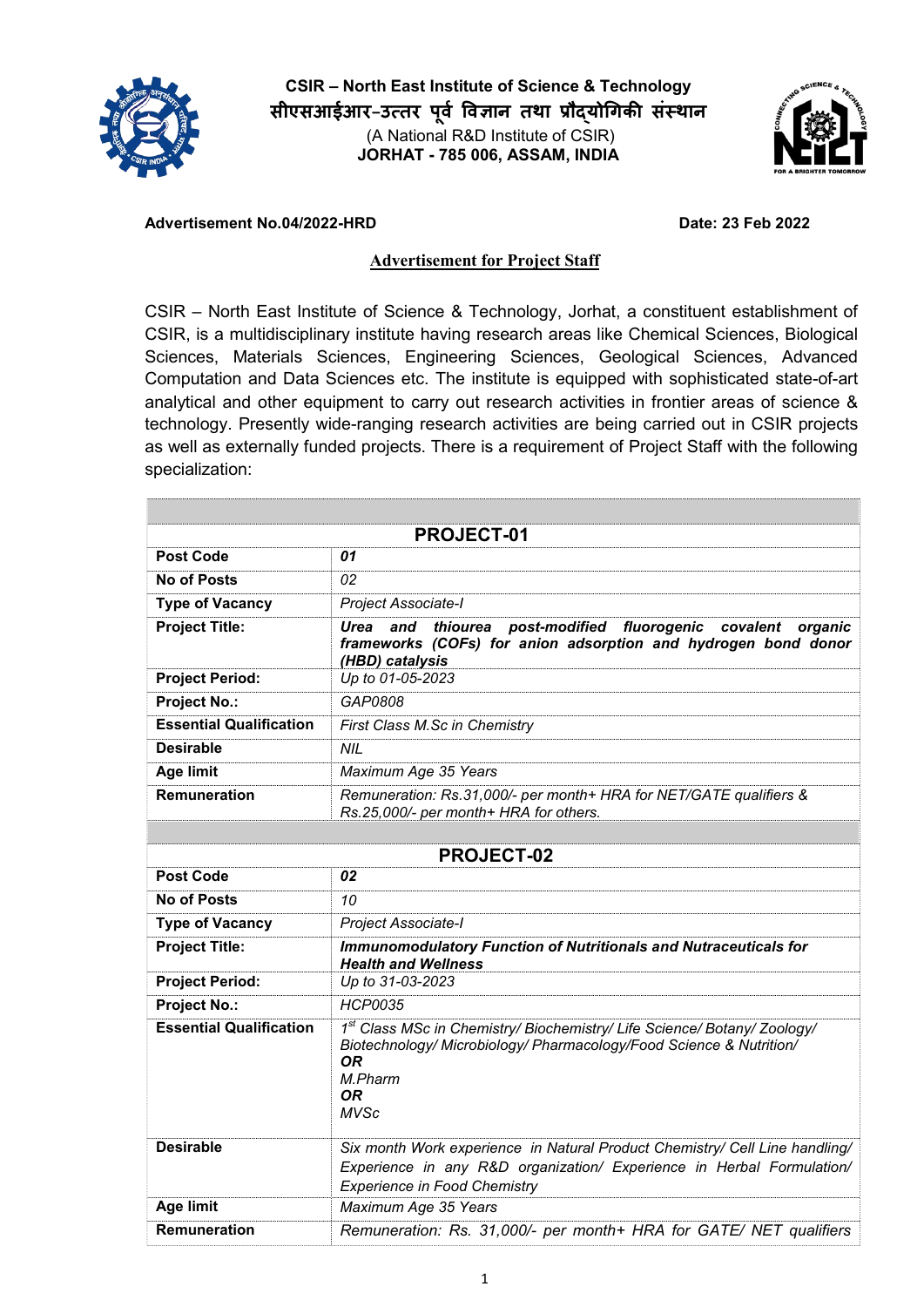|                                | and Rs. 25,000/- per month+ HRA for others.                                                                             |  |
|--------------------------------|-------------------------------------------------------------------------------------------------------------------------|--|
|                                |                                                                                                                         |  |
| <b>Post Code</b>               | 03                                                                                                                      |  |
| <b>No of Posts</b>             | 04                                                                                                                      |  |
| <b>Type of Vacancy</b>         | <b>Project Assistant</b>                                                                                                |  |
| <b>Project Title:</b>          | Immunomodulatory Function of Nutritionals and Nutraceuticals for<br><b>Health and Wellness</b>                          |  |
| <b>Project Period:</b>         | Up to 31-03-2023                                                                                                        |  |
| <b>Project No.:</b>            | <b>HCP0035</b>                                                                                                          |  |
| <b>Essential Qualification</b> | <b>BSc in Life Science</b>                                                                                              |  |
| <b>Desirable</b>               | <b>NIL</b>                                                                                                              |  |
| Age limit                      | Maximum Age 30 Years                                                                                                    |  |
| Remuneration                   | Remuneration: Rs. 20,000/- per month + HRA                                                                              |  |
|                                |                                                                                                                         |  |
| <b>PROJECT-03</b>              |                                                                                                                         |  |
| <b>Post Code</b>               | 04                                                                                                                      |  |
| <b>No of Posts</b>             | 02                                                                                                                      |  |
| <b>Type of Vacancy</b>         | <b>Project Associate-I</b>                                                                                              |  |
| <b>Project Title:</b>          | Natural Biopolymer based Novel Electrospun and Ceramic Composite<br>membranes for Treatment of Waste water              |  |
| <b>Project Period:</b>         | Up to 31-03-2023                                                                                                        |  |
| <b>Project No.:</b>            | <b>MLP1021</b>                                                                                                          |  |
| <b>Essential Qualification</b> | 1 <sup>st</sup> Class M. Sc with specialization in Organic/Inorganic/Applied Chemistry                                  |  |
| <b>Desirable</b>               | Preference will be given to NET/GATE qualified/experienced candidates                                                   |  |
| <b>Age limit</b>               | Maximum Age 35 Years                                                                                                    |  |
| Remuneration                   | Remuneration: Rs. 31,000/- per month + HRA for GATE/ CSIR-NET qualifiers                                                |  |
|                                | and Rs. 25,000/- per month+ HRA for others.                                                                             |  |
| <b>Post Code</b>               | 05                                                                                                                      |  |
| <b>No of Posts</b>             | 02                                                                                                                      |  |
| <b>Type of Vacancy</b>         | Project Associate-I                                                                                                     |  |
| <b>Project Title:</b>          | Natural Biopolymer based Novel Electrospun and Ceramic Composite                                                        |  |
|                                | membranes for Treatment of Waste water                                                                                  |  |
| <b>Project Period:</b>         | Up to 31-03-2023                                                                                                        |  |
| <b>Project No.:</b>            | <b>MLP1021</b>                                                                                                          |  |
| <b>Essential Qualification</b> | 1st Class M. Sc in Physical Chemistry or M Tech in Chemical Engineering                                                 |  |
| <b>Desirable</b>               | Preference will be given to NET/GATE qualified/experienced candidates                                                   |  |
| <b>Age limit</b>               | Maximum Age 35 Years                                                                                                    |  |
| <b>Remuneration</b>            | Remuneration: Rs. 31,000/- per month + HRA for GATE/ CSIR-NET qualifiers<br>and Rs. 25,000/- per month+ HRA for others. |  |
|                                |                                                                                                                         |  |
| <b>Post Code</b>               | 06                                                                                                                      |  |
| <b>No of Posts</b>             | 01                                                                                                                      |  |
| <b>Type of Vacancy</b>         | <b>Project Assistant</b>                                                                                                |  |
| <b>Project Title:</b>          | Natural Biopolymer based Novel Electrospun and Ceramic Composite<br>membranes for Treatment of Waste water              |  |
| <b>Project Period:</b>         | Up to 31-03-2023                                                                                                        |  |
| <b>Project No.:</b>            | <b>MLP1021</b>                                                                                                          |  |
| <b>Essential Qualification</b> | 1st Class B. Sc in Chemistry/Diploma in Chemical Engineering                                                            |  |
| <b>Desirable</b>               | <b>NIL</b>                                                                                                              |  |
| <b>Age limit</b>               | Maximum Age 30 Years                                                                                                    |  |
| Remuneration                   | Remuneration: Rs.20,000/- per month+ HRA                                                                                |  |
|                                |                                                                                                                         |  |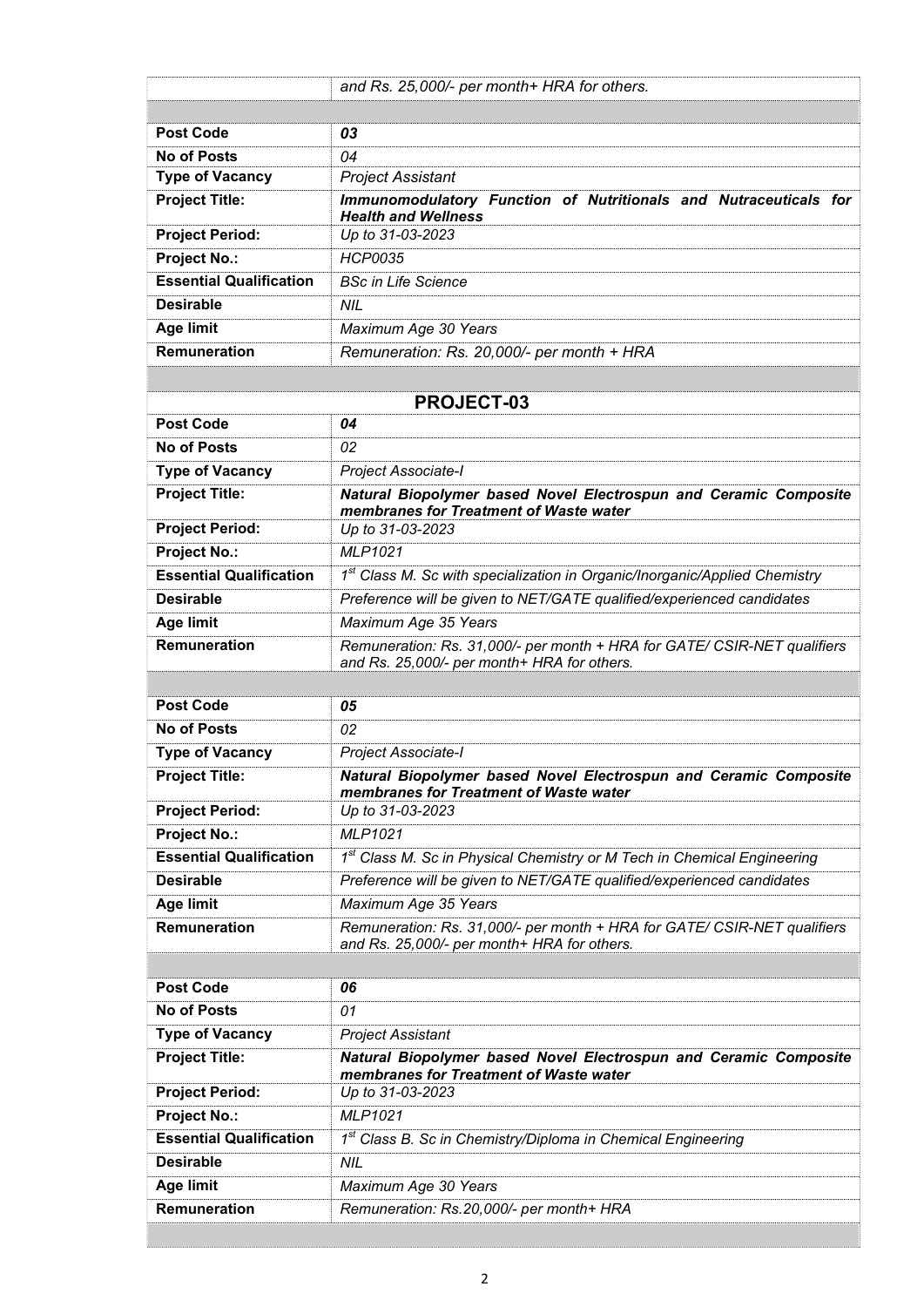| <b>Post Code</b>               | 07                                                                                                                                                                                                                                                                                                                                        |
|--------------------------------|-------------------------------------------------------------------------------------------------------------------------------------------------------------------------------------------------------------------------------------------------------------------------------------------------------------------------------------------|
| <b>No of Posts</b>             | 01                                                                                                                                                                                                                                                                                                                                        |
| <b>Type of Vacancy</b>         | Project Associate-I                                                                                                                                                                                                                                                                                                                       |
| <b>Project Title:</b>          | <b>Conservation of threatened plants of India</b>                                                                                                                                                                                                                                                                                         |
| <b>Project Period:</b>         | Up to 31-03-2023                                                                                                                                                                                                                                                                                                                          |
| <b>Project No.:</b>            | <b>MLP0041</b>                                                                                                                                                                                                                                                                                                                            |
| <b>Essential Qualification</b> | 1st Class M. Sc in Life Sciences/ Botany/ Plant Taxonomy / Biotechnology                                                                                                                                                                                                                                                                  |
| <b>Desirable</b>               | NIL                                                                                                                                                                                                                                                                                                                                       |
| <b>Age limit</b>               | Maximum Age 35 Years                                                                                                                                                                                                                                                                                                                      |
| <b>Remuneration</b>            | Remuneration: Rs. 31,000/- per month + HRA for GATE/ CSIR-NET qualifiers<br>and Rs. 25,000/- per month+ HRA for others.                                                                                                                                                                                                                   |
|                                |                                                                                                                                                                                                                                                                                                                                           |
| <b>Post Code</b>               | 08                                                                                                                                                                                                                                                                                                                                        |
| <b>No of Posts</b>             | 01                                                                                                                                                                                                                                                                                                                                        |
| <b>Type of Vacancy</b>         | <b>Project Scientist</b>                                                                                                                                                                                                                                                                                                                  |
| <b>Project Title:</b>          | Centre of Excellence for Advanced Computation and Data Sciences: BIC at<br>CSIR-NEIST, Assam                                                                                                                                                                                                                                              |
| <b>Project Period:</b>         | Up to 31-03-2023                                                                                                                                                                                                                                                                                                                          |
| <b>Project No.:</b>            | GPP0389                                                                                                                                                                                                                                                                                                                                   |
| <b>Essential Qualification</b> | Doctoral Degree in Science Bioinformatics/ Computational Biology/ Computer<br>Science/Biotechnology                                                                                                                                                                                                                                       |
| <b>Desirable</b>               | Two years of postdoctoral or industry experience in<br><b>Computer Aided Drug Design</b><br>А.<br><b>B.</b> Bioinformatics<br>Developing Bioinformatics or related software tools/ databases and<br>C.<br>applying machine learning in natural sciences with a proven record of<br>publications and/or software products in public domain |
| <b>Age limit</b>               | Maximum Age 35 Years                                                                                                                                                                                                                                                                                                                      |
| <b>Remuneration</b>            | Remuneration: Rs. 56,000/- per month + HRA                                                                                                                                                                                                                                                                                                |

## General Guidelines and Terms:

- 1. Last date of sending the application through e-mail is 10<sup>th</sup> March 2022 up to 5 PM.
- 2. Interested candidates fulfilling the qualification of concerned Post Code may fill the format (Registration Form) uploaded along with the Advertisement and sent the scanned copy to the email rpbdhrneist@gmail.com. Candidate MUST write the Advertisement No and Post Code No in the Subject of the E-MAIL failing which their candidate may be rejected.
- 3. For each Post Code, separate application should be sent.
- 4. Candidates are requested to bring with them all ORIGINAL TESTIMONIALS including Mark sheets and Certificates and also a Photograph on the date of the interview, failing which their candidature may not be considered. The selected candidates are expected to join immediately upon selection
- 5. The applicants will be subjected to the short listing by the Project Team based on the Academic performances and experiences and only shortlisted candidates will be called for Offline interview to be held at CSIR-NEIST, Jorhat.
- 6. The list of shortlisted candidates along with the Date and Time of Interview will be uploaded in the CSIR-NEIST website.
- 7. Candidates need not pay any application fee.
- 8. During selection, due weight-age will be given to the academic performance and experiences of the